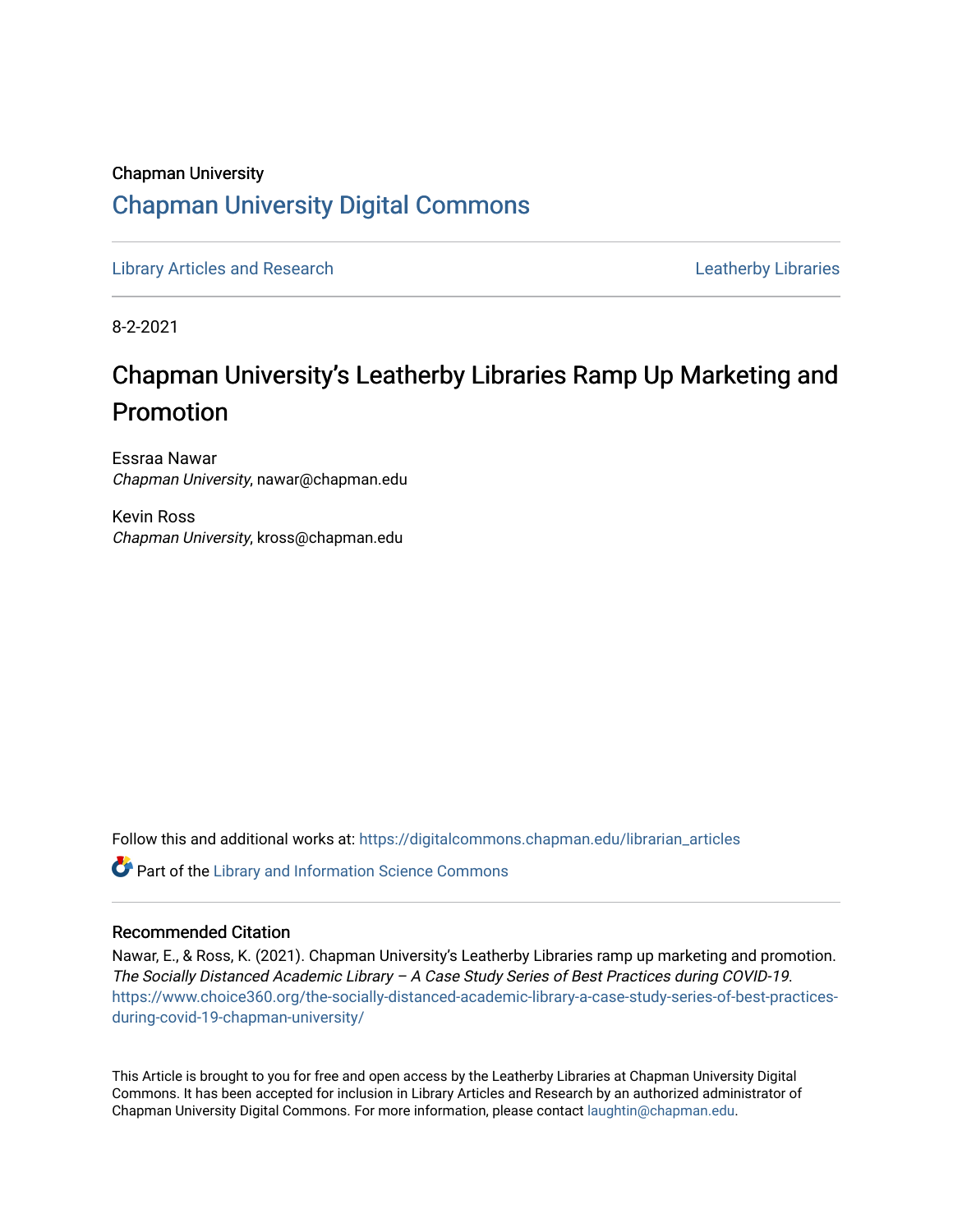### Chapman University's Leatherby Libraries Ramp Up Marketing and Promotion

#### **Comments**

This case study is one of five Choice case studies in the "T[he Socially-Distanced Academic Library: A](https://www.choice360.org/blog-post/the-socially-distanced-academic-library-a-case-study-series/)  [Case Study Series of Best Practices During COVID-19"](https://www.choice360.org/blog-post/the-socially-distanced-academic-library-a-case-study-series/) series by Choice.

[A recording of the corresponding webinar can be viewed here.](https://digitalcommons.chapman.edu/library_presentations/33)

This scholarship is part of the [Chapman University COVID-19 Archives](https://digitalcommons.chapman.edu/covid-19_archives/).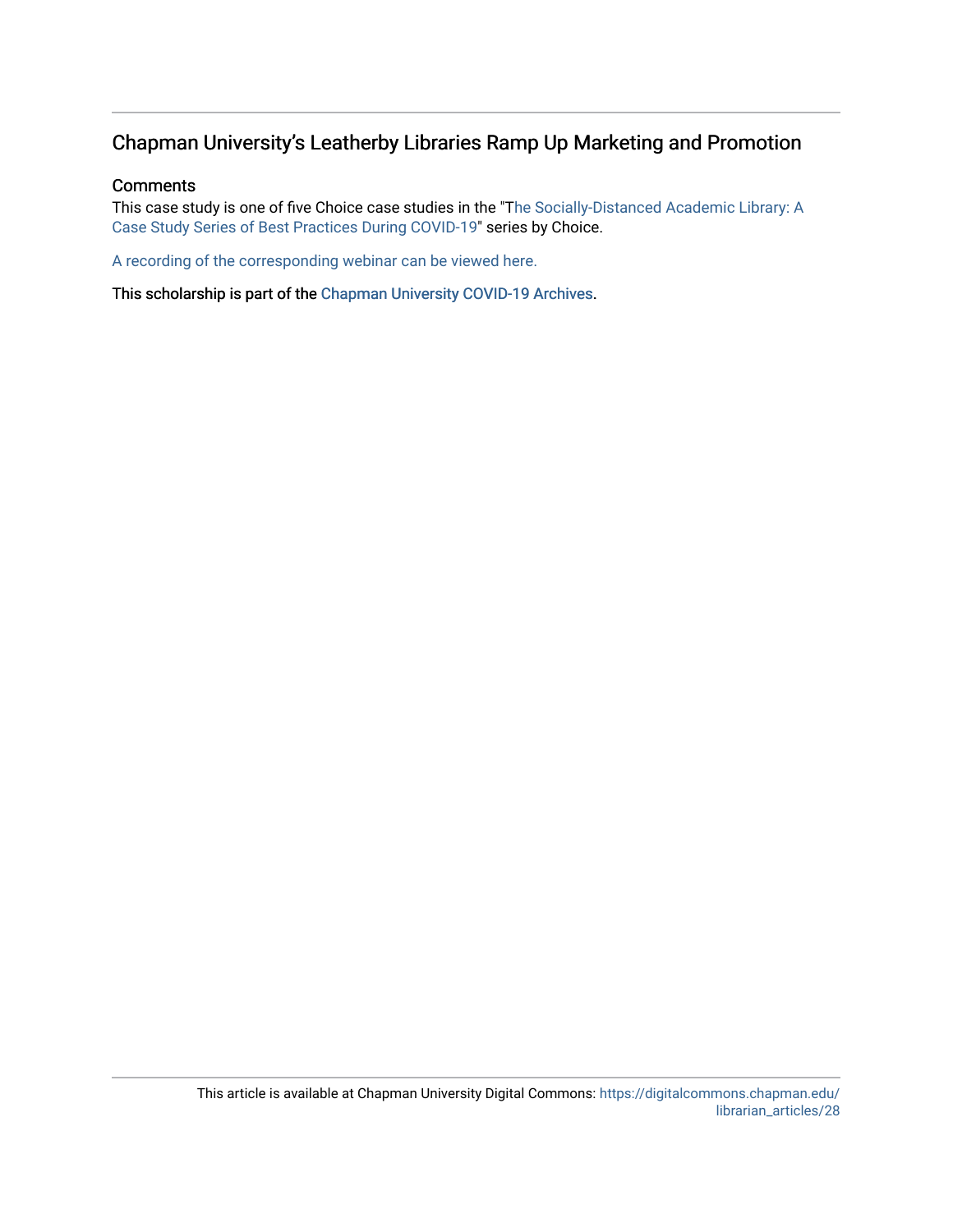# **The Socially Distanced Academic Library**

## A Case Study Series of Best Practices during COVID-19

# **Chapman University's Leatherby Libraries Ramp Up Marketing and Promotion**

Founded in 1861 as Hesperian College in Woodland, CA, Chapman University is a private institution whose residential campus is 30 miles from Los Angeles in Orange County. As of Fall 2020, it had enrolled a total of 9,761 undergraduate and graduate students and offered 146 undergraduate degrees and programs and 71 graduate degrees and programs.

Situated in a 100,000-square-foot building built in 2003 and centrally located on campus, Leatherby Libraries consist of nine separate subject libraries. Leatherby also provides library services to the university's Rinker Health Science Campus in Irvine.

On March 19, 2020, Chapman University went fully remote to slow the spread of the rapidly evolving COVID-19 pandemic. The most pressing challenge for Development Librarian Essraa Nawar and Library Events & External Relations Assistant Rachel Karas was communication. "Our number-one priority" says Nawar, "was communicating clearly to the staff, students, faculty, and the larger community about the available resources that we would be offering, everything from reference to circulation, to curbside pick-up services."

#### **A Robust Marketing Platform**

Working closely with the library administration, Nawar and Karas were able to quickly ramp up their outreach efforts thanks to a solid and wellestablished online marketing and communications strategy that incorporated the Leatherby Libraries website (<https://www.chapman.edu/library/>), blog (<https://blogs.chapman.edu/library>), social media ([https://www.facebook.com/](https://www.facebook.com/LeatherbyLibraries) [LeatherbyLibraries](https://www.facebook.com/LeatherbyLibraries) and [https://www.instagram.com/leatherbylibraries/\)](https://www.instagram.com/leatherbylibraries/), and a recently launched (2019) bimonthly digital newsletter (<https://bit.ly/3uzkkLO>).

The team also initiated a "Leatherby Libraries from Home" social media series showcasing the Libraries' collections and used a weekly "This Week in the Libraries" email to university staff to keep them informed about resources as well as boost morale with personal stories about staff activities. "We had the tools," notes Nawar. "We just had to increase the amount of communication and strategically be able to do this."

Presented by



## **The Highlights**

#### **The Challenge:**

The Leatherby team's numberone concern was leveraging its already impressive outreach operation to communicate new service and resource details to the library community.

#### **The Solution:**

The Leatherby Libraries website, blog, social media, and a bimonthly e-newsletter were all used to get the information out. Additionally, the library developed a special social media campaign to showcase its collection as well as a weekly email to staff to keep them up to date on available resources and boost morale. Messaging was tailored to closely follow university guidelines.

#### **The Results:**

In 2020, Facebook postings more than doubled to 353 compared to the same period a year prior. Instagram postings leapt from 83 in 2019 to 279 in 2020.